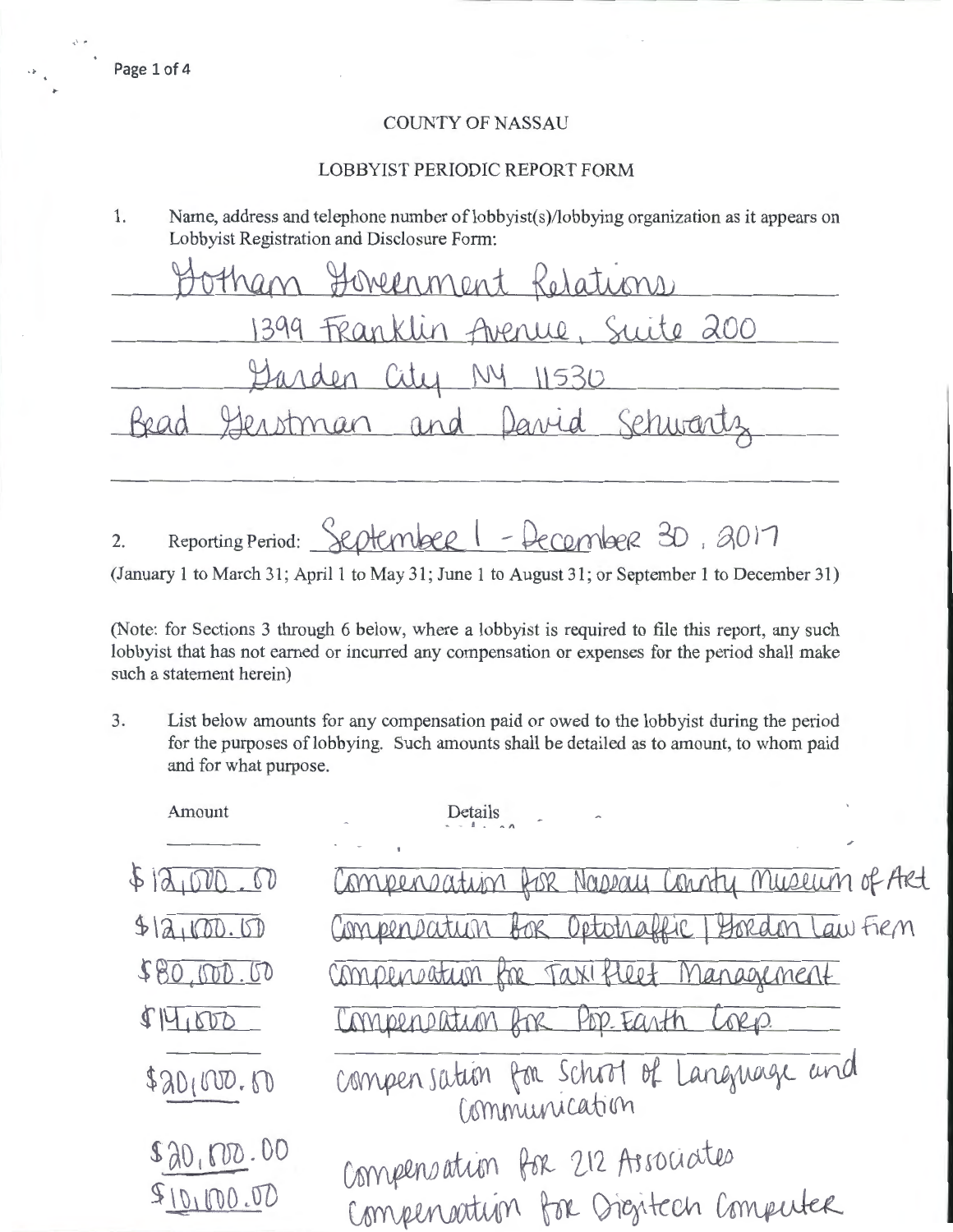4. List below the cumulative total amounts earned to date for lobbying year:

 $7100,000.$ <u>. DD</u>  $68R$ this date for lobbying year:<br>  $\Delta \quad \text{Lbbluyung \quad \text{PUMV} \quad \text{or incurred by the lobbyist during the}$ 

5. List below amounts for any expenses expended period for the purposes of lobbying. Such amounts shall be detailed as to amount, to whom paid and for what purpose.

| Amount   | Details |
|----------|---------|
|          |         |
| -------- |         |
|          |         |
|          |         |
|          |         |

6. List below the cumulative total amounts expended to date for lobbying year:

(In lieu of completing 7 through 10 below, you may attach a copy of your Lobbyist Registration and Disclosure Form, provided the information has not changed.)

7. List whether and where the lobbyist(s)/lobbying organization is registered as a lobbyist (e.g. Nassau County, New York State):

New York State, New York City, Nasser Cour ffort County, New Jersey state, Federa

8. Name, address and telephone number of client(s) by whom, or on whose behalf, the lobbyist is retained, employed or designated.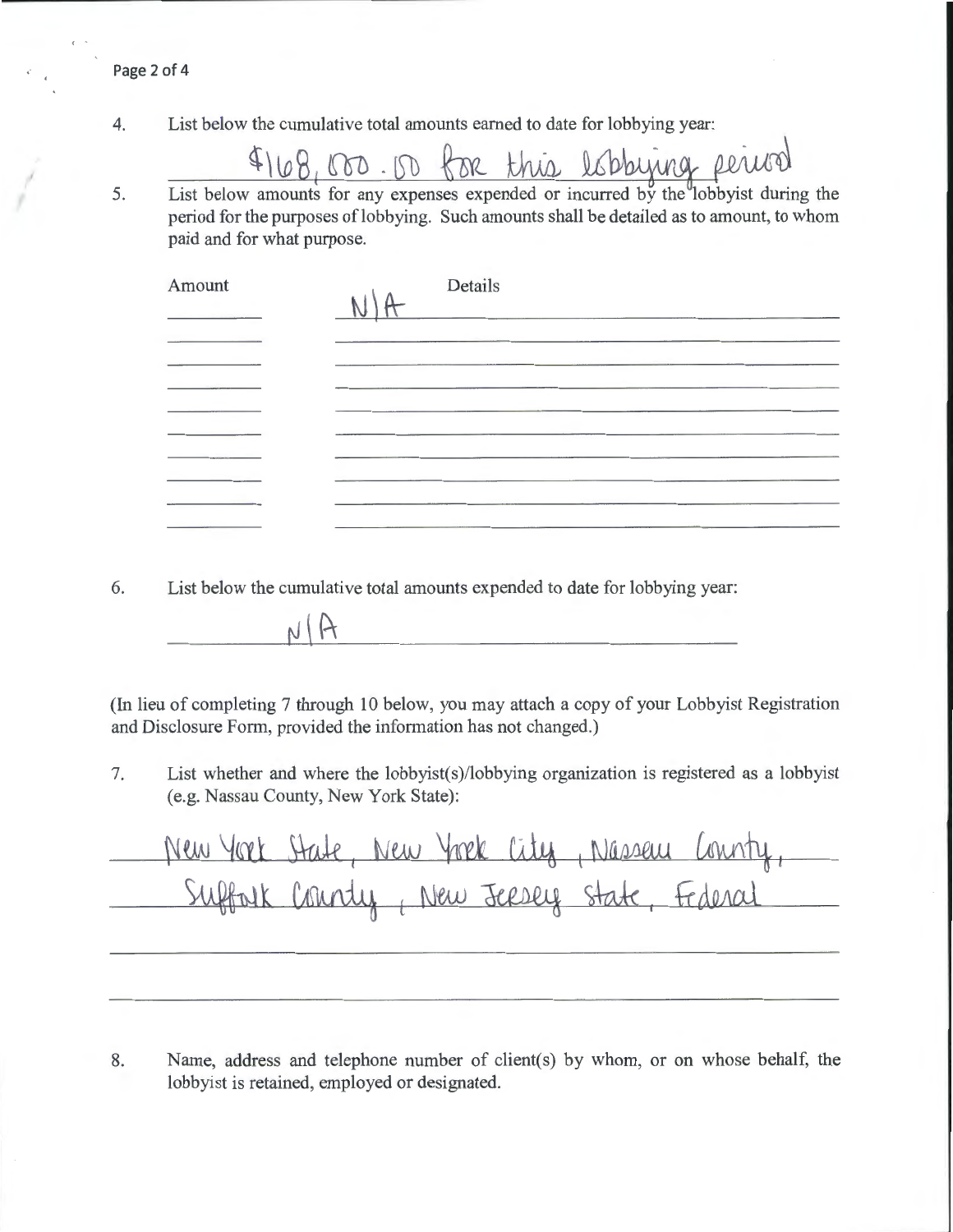| 9.<br>Describe lobbying activity conducted, or to be conducted, in Nassau County, and identify<br>client(s) for each activity listed, during the Reporting Period.<br>Digitich Computer -> meeting with Nassau<br>County Deputy Exec. Rob Walker -> |                                    |
|-----------------------------------------------------------------------------------------------------------------------------------------------------------------------------------------------------------------------------------------------------|------------------------------------|
|                                                                                                                                                                                                                                                     |                                    |
|                                                                                                                                                                                                                                                     |                                    |
|                                                                                                                                                                                                                                                     |                                    |
|                                                                                                                                                                                                                                                     |                                    |
|                                                                                                                                                                                                                                                     |                                    |
|                                                                                                                                                                                                                                                     |                                    |
|                                                                                                                                                                                                                                                     |                                    |
|                                                                                                                                                                                                                                                     | Relationship, business development |

10. The name of persons, organizations or governmental entities before whom the lobbyist has lobbied during the period.

See above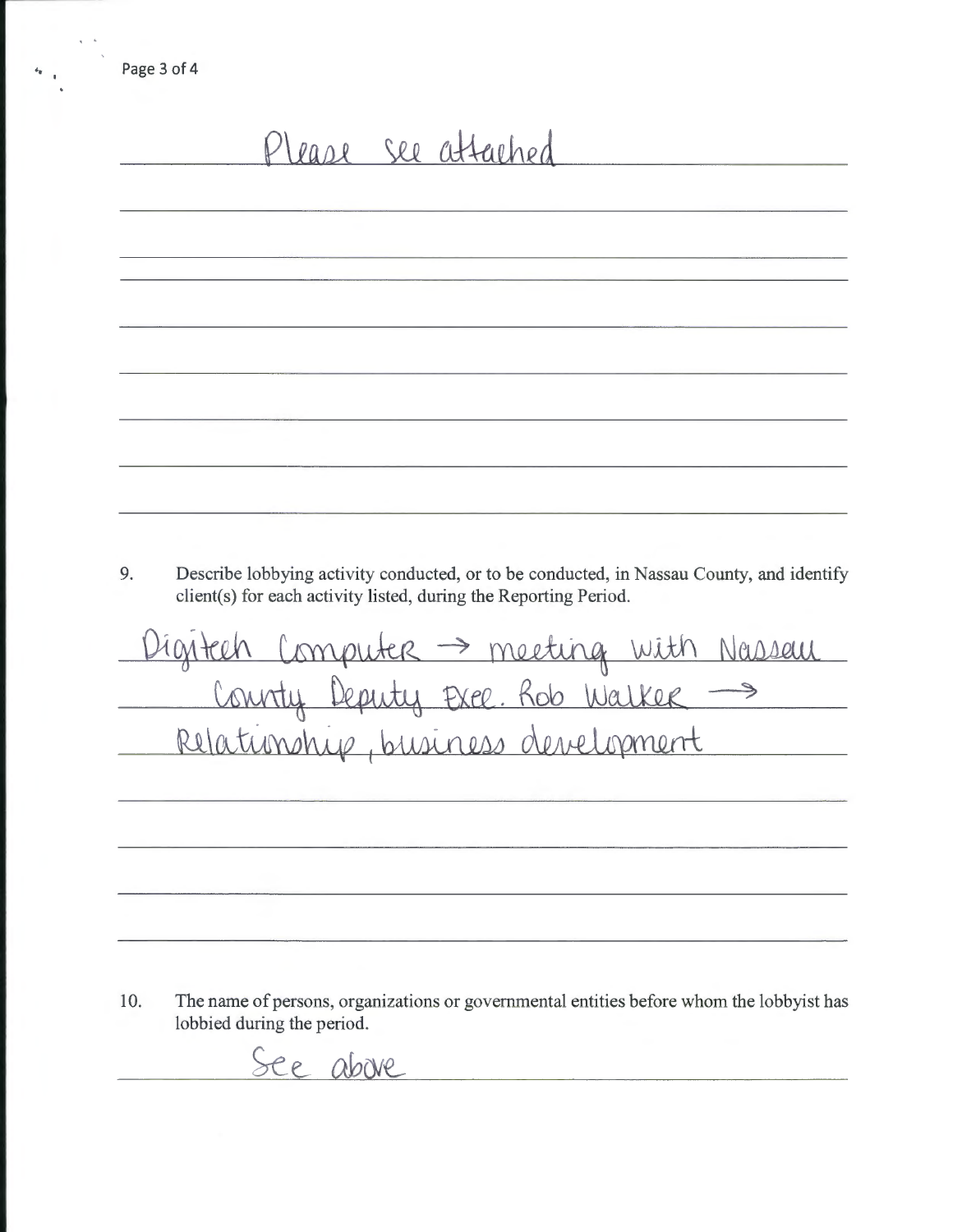| Page 4 of 4 |  |
|-------------|--|
|             |  |

I understand that copies of this form will be sent to the Nassau County Department of Information Technology ("IT") to be posted on the County's website.

I also understand that upon termination of retainer, employment or designation I must give written notice to the County Attorney within thirty (30) days of termination.

VERIFICATION: I certify that all statements made on this statement are true, correct and complete to the best of my knowledge and belief and I understand that the willful making of any false statement of material fact herein will subject me to the provisions of law relevant to the making and filing of false instruments and will render such statement null and void.

Dated:

Signed:

Print Name:

Title:

STATE OF NEW YORK )

COUNTY OF NASSAU )

Sworn to before me this  $\frac{q^{h}}{h}$ 

Day of  $\overline{Janjary}$ , 20<u>/6</u>.

PUBLIC NOTARY

) SS:

STANISLAV SHAROVSKiY NOTARY PUBLIC-STATE OF NEW YORK NO. 02SH6334483 QUALIFIED IN QUEENS COUNTY **MY COMMISSION EXPIRES 12/21/2019**